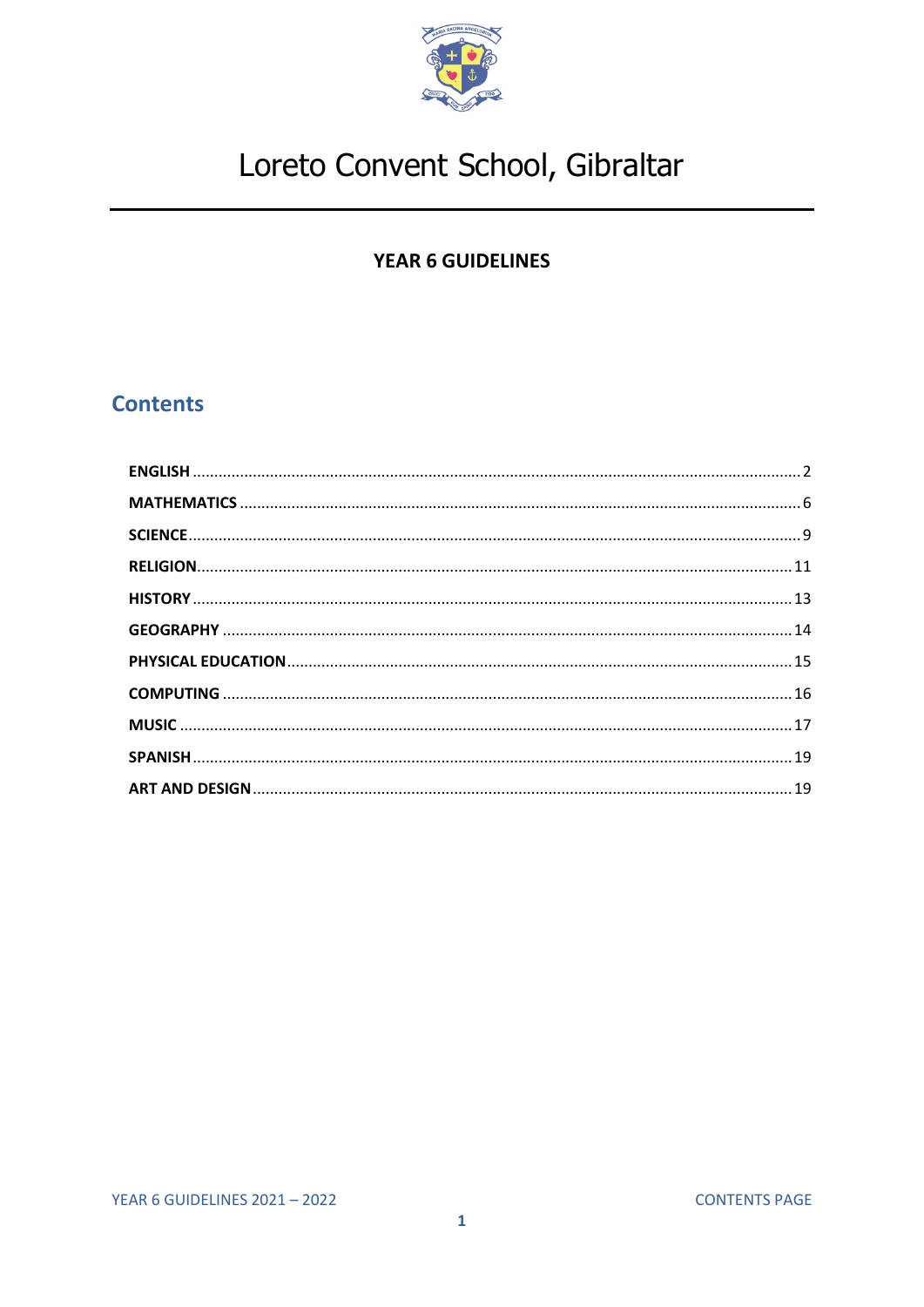

## <span id="page-1-0"></span>**ENGLISH**

### **The Literary Curriculum:**

This is a book-based approach to the teaching of primary English. This scheme engages children as writers and immerses them in a literary world while ensuring the progression of skills within the National Curriculum.

Each book focuses on key outcomes for writing, grammar, punctuation and spelling. Year 6 will be reading the following books:

- 'The Unforgotten Coat' by Frank Cottrell Boyce.
- 'Grimm Tales for Young and Old' by Philip Pullman.
- 'A Beautiful Lie' by Irfan Master.
- 'The Promise' by Nicola Davies.

### **Reading**

#### Word reading

Pupils will learn to:

- Apply their growing knowledge of root words, prefixes and suffixes both to read aloud and to understand the meaning of new words they meet.
- Read aloud a wider range of poetry and books written at an age-appropriate interest level with accuracy and at a reasonable speaking pace. They should be able to read most words effortlessly and to work out how to pronounce unfamiliar written words with increasing automaticity.

Pupils will be given the opportunity to read from a selection of non-fiction texts as well as novels which include:

> 'Holes' by Louis Sachar 'Journey to the River Sea' by Eva Ibbotson 'Star of Kazan' by Eva Ibbotson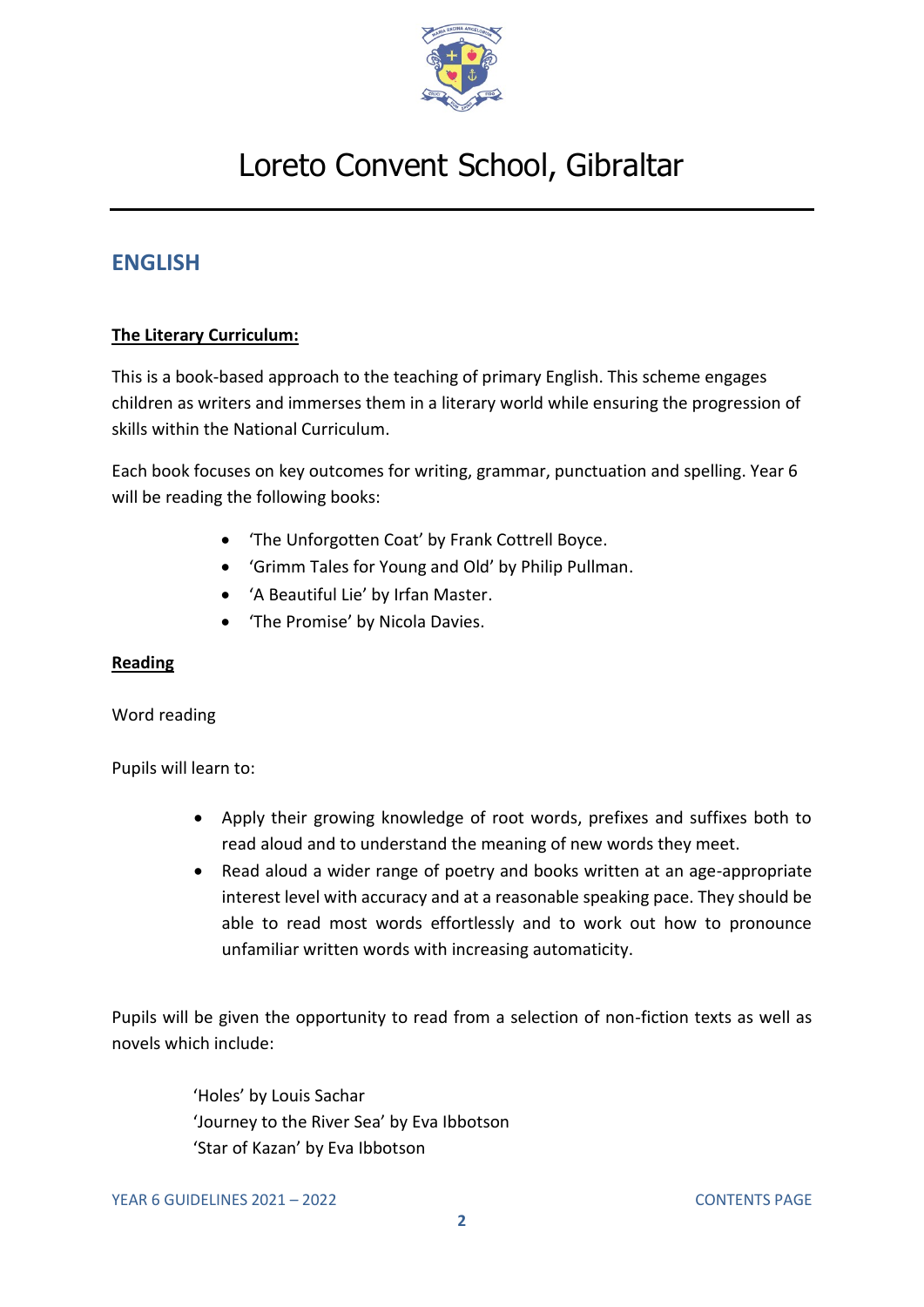

#### **Comprehension**

Pupils will learn to:

- To read with good understanding, inferring the meanings of unfamiliar words, and then discuss what they have read.
- Develop positive attitudes to reading and understanding of what they read by listening to and discussing a wide range of fiction, poetry, plays, non-fiction and reference books or textbooks.

Pupils will follow Schofield and Sims 'Complete Comprehension'; a whole school programme designed to equip pupils with everything they need to become strong, successful readers.

#### **Writing**

#### Composition – Fiction

We continue to work on developing pupils' writing skills to improve their creative pieces. This includes working on:

- Planning their writing.
- Working on language techniques to write more descriptive settings and create an atmosphere.
- Working on language techniques to create suspense.
- Using a wide range of devices to build cohesion within and across paragraphs.
- Editing their work assessing the effectiveness of their own and others' writing, proposing changes to vocabulary, grammar and punctuation to enhance effects and clarify meaning.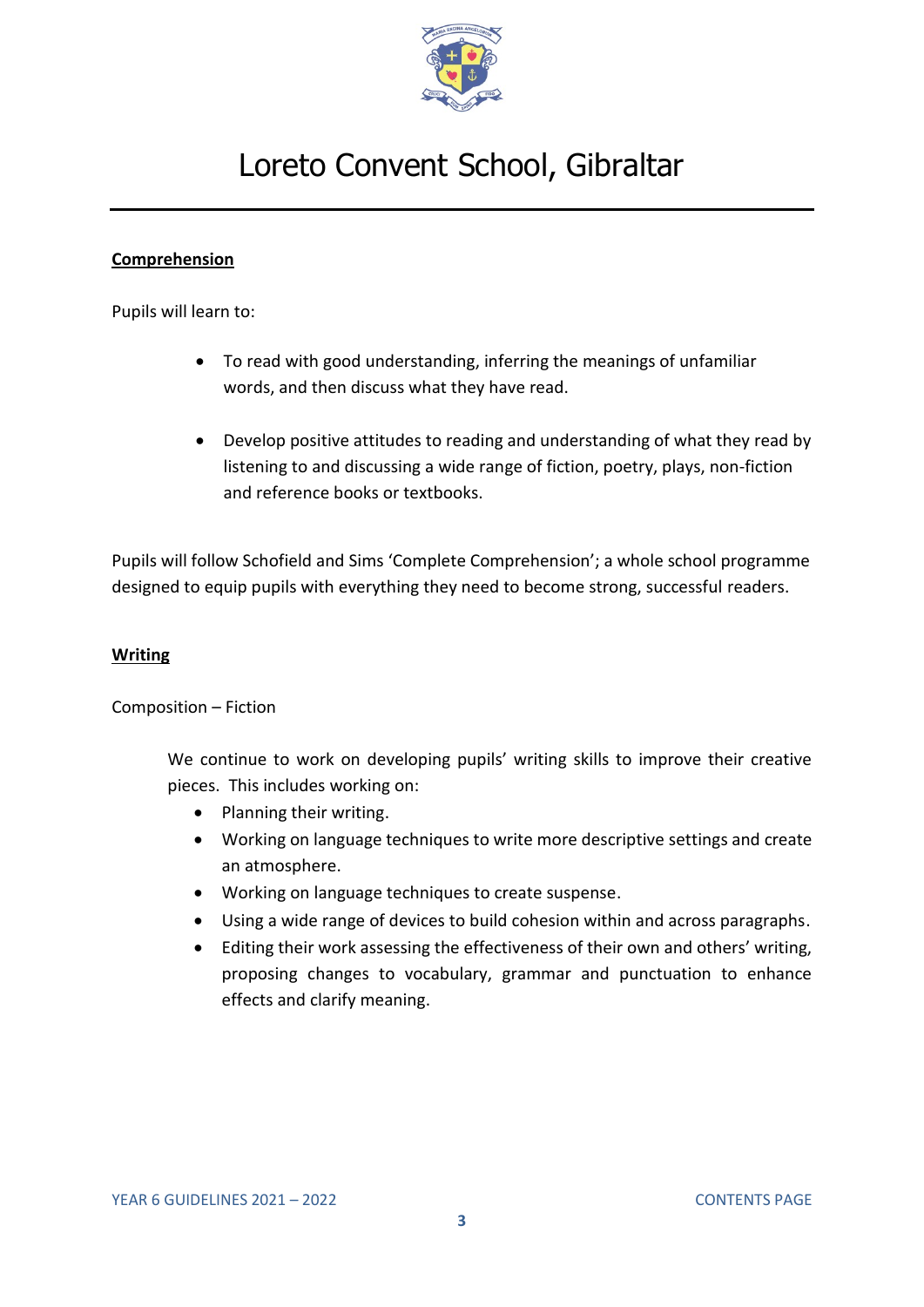

#### Composition – Non-Fiction

We learn the features present in, and work on producing:

- Journalistic writing.
- Autobiographies and Biographies.
- Persuasive letters.
- Discussion texts.
- Personal Response to a text.
- Character Studies.

#### **Handwriting**

Pupils will continue to work on improving their cursive handwriting, increasing accuracy, fluency and speed. We will focus on writing using accurate letter joins in all written work.

#### **Spelling**

Pupils will continue to be taught to understand and apply the concepts of word structure so that they can draw on their knowledge of morphology and etymology to spell correctly.

We follow Spelling Book 6 [Schofield and Sims] throughout the year. To this we add all words which are statutory requirements in the National Curriculum for the year which are linked to this year group's spelling scheme.

#### **Vocabulary, Grammar & Punctuation**

We work on Grammar Pupil Book 4 [Nelson] throughout the year as well as on the following: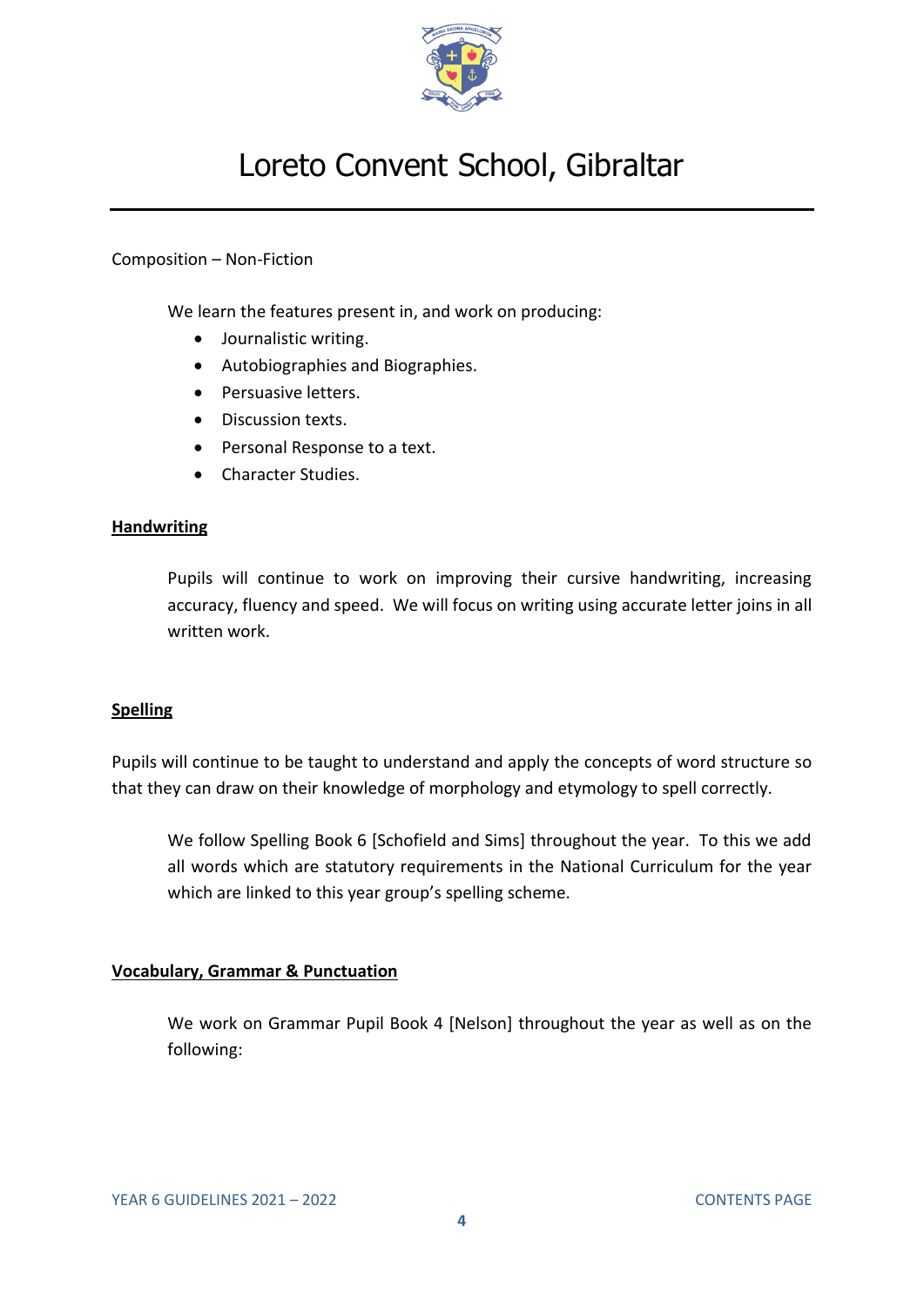

| Year 6: Detail of content to be introduced (statutory requirement) |                                                                                                                                                                                                                                                                                                                                                                                                                                                                                                                       |  |
|--------------------------------------------------------------------|-----------------------------------------------------------------------------------------------------------------------------------------------------------------------------------------------------------------------------------------------------------------------------------------------------------------------------------------------------------------------------------------------------------------------------------------------------------------------------------------------------------------------|--|
| Word                                                               | The difference between vocabulary typical of informal speech and vocabulary<br>appropriate for formal speech and writing [for example, find out $-$ discover; ask for $-$<br>request; go in $-$ enter]<br>How words are related by meaning as synonyms and antonyms [for example, big, large,<br>little].                                                                                                                                                                                                             |  |
| <b>Sentence</b>                                                    | Use of the passive to affect the presentation of information in a sentence [for example,<br>I broke the window in the greenhouse versus The window in the greenhouse was broken<br>$(by me)$ ].<br>The difference between structures typical of informal speech and structures<br>appropriate for formal speech and writing [for example, the use of question tags: He's<br>your friend, isn't he?, or the use of subjunctive forms such as If I were or Were they to<br>come in some very formal writing and speech] |  |
| <b>Text</b>                                                        | Linking ideas across paragraphs using a wider range of cohesive devices: repetition of<br>a word or phrase, grammatical connections [for example, the use of adverbials such as<br>on the other hand, in contrast, or as a consequence], and ellipsis<br>Layout devices [for example, headings, sub-headings, columns, bullets, or tables, to<br>structure text]                                                                                                                                                      |  |
| <b>Punctuation</b>                                                 | Use of the semi-colon, colon and dash to mark the boundary between independent<br>clauses [for example, It's raining; I'm fed up]<br>Use of the colon to introduce a list and use of semi-colons within lists<br>Punctuation of bullet points to list information<br>How hyphens can be used to avoid ambiguity [for example, man eating shark versus<br>man-eating shark, or recover versus re-cover]                                                                                                                |  |
| <b>Terminology for</b><br>pupils                                   | subject, object<br>active, passive<br>synonym, antonym<br>ellipsis, hyphen, colon, semi-colon, bullet points                                                                                                                                                                                                                                                                                                                                                                                                          |  |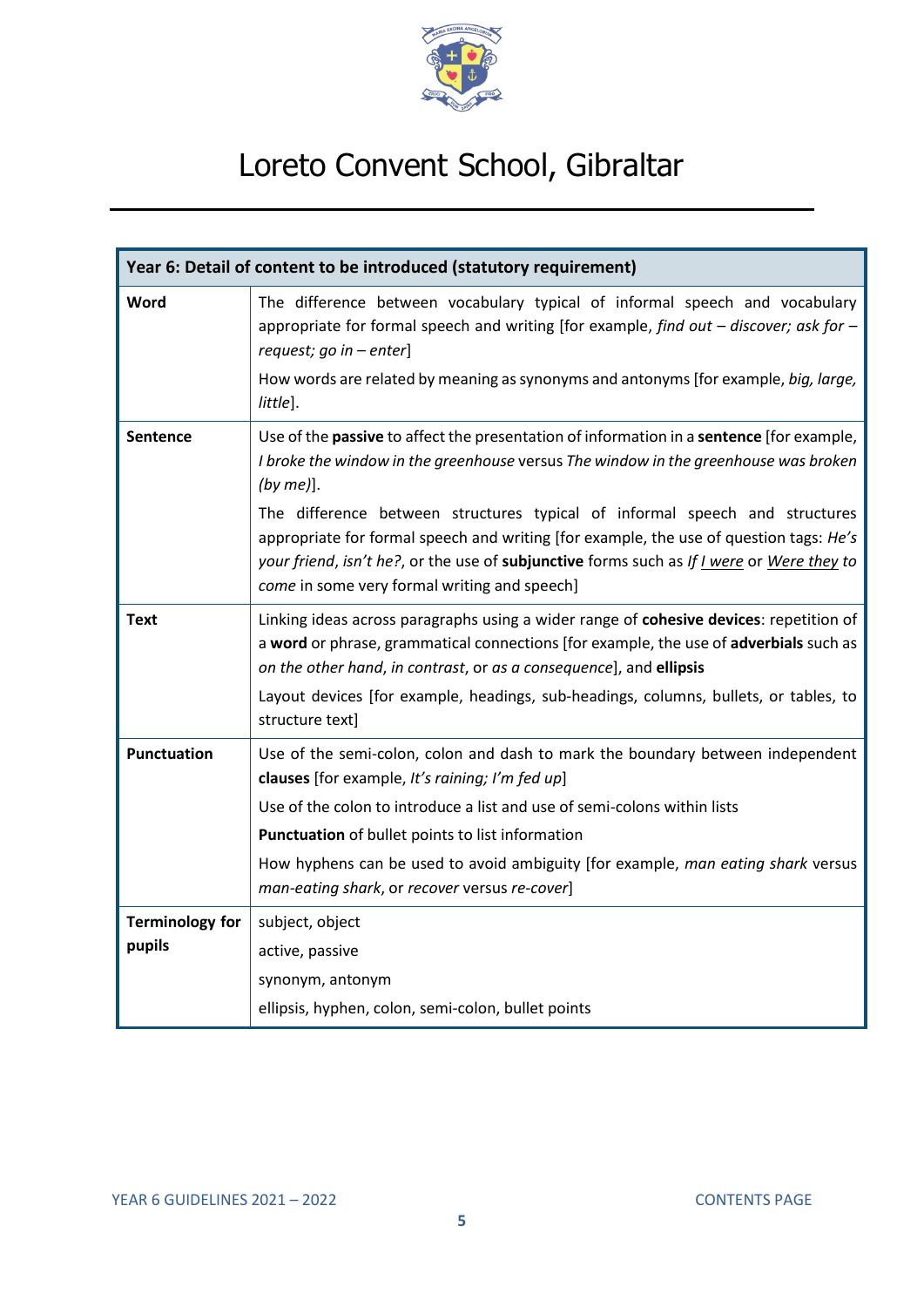

### <span id="page-5-0"></span>**MATHEMATICS**

### **Number Place Value**

Pupils will learn to:

• Read, write, order and compare numbers up to 10,000,000 and determine the value of each digit.

- Round any whole number to a required degree of accuracy.
- Use negative numbers in context, and calculate intervals across 0.
- Solve number and practical problems that involve all of the above.

### **Four Operations**

Pupils will learn to:

- Multiply multi-digit numbers up to 4 digits by a two-digit whole number using the formal written method of long multiplication.
- Divide numbers up to 4 digits by a two-digit whole number using the formal written method of long division, and interpret remainders as whole number; remainders, fractions, or by rounding, as appropriate for the context.
- Perform mental calculations, including with mixed operations and large numbers.
- Identify common factors, common multiples and prime numbers.
- Solve addition and subtraction multi-step problems in contexts, deciding which operations and methods to use and why.
- Use estimation to check answers to calculations and determine, in the context of a problem, an appropriate degree of accuracy.

### **Fractions, Decimals and Percentages**

Pupils will learn to:

• Use common factors to simplify fractions; use common multiples to express fractions in the same denomination.

YEAR 6 GUIDELINES 2021 – 2022 [CONTENTS PAGE](#page-0-0)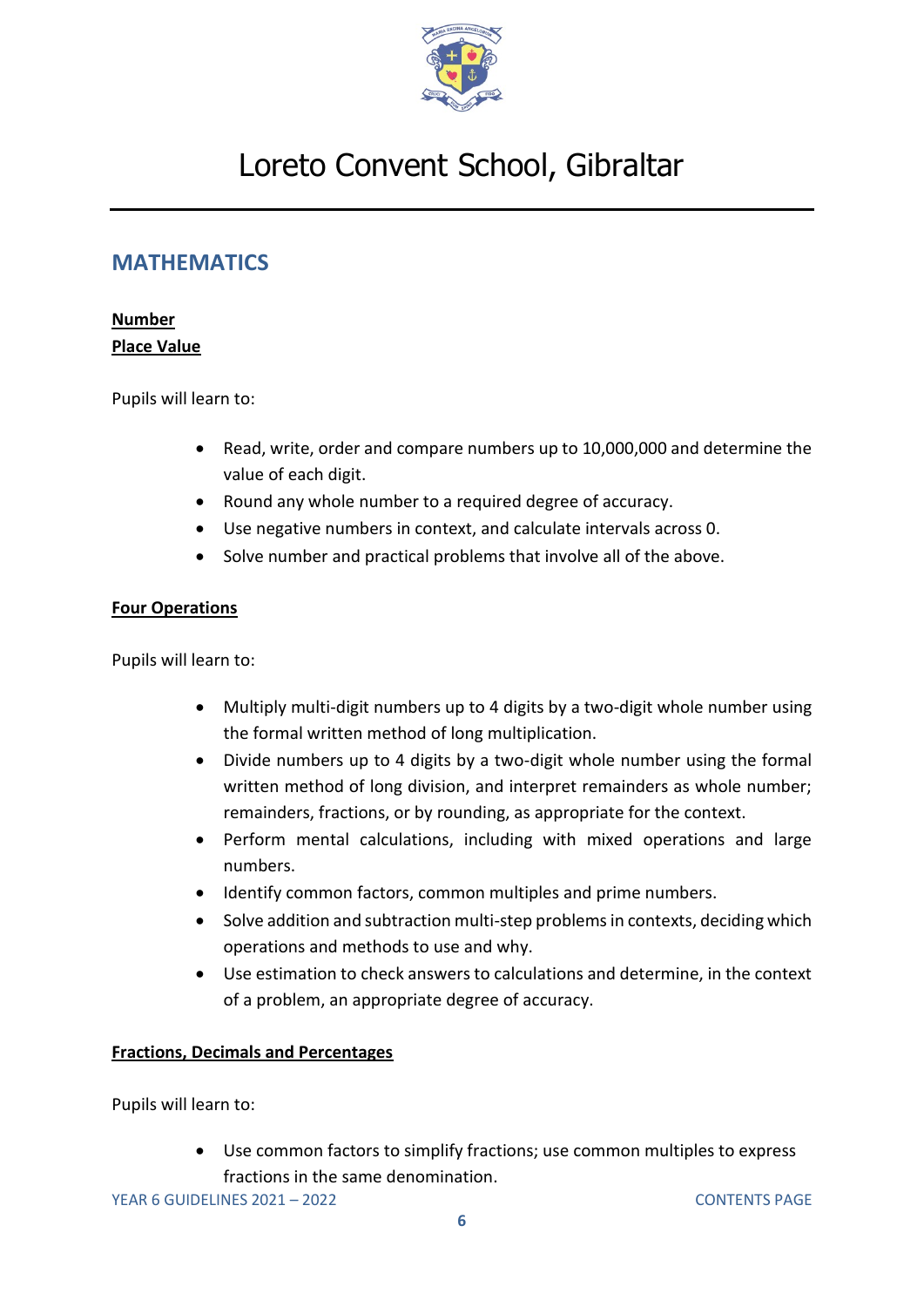

- Compare and order fractions.
- Add and subtract fractions with different denominators and mixed numbers.
- Multiply simple pairs of proper fractions.
- Divide proper fractions by whole numbers.
- Multiply one-digit numbers with up to 2 decimal places by whole numbers.
- Use written division methods in cases where the answer has up to 2 decimal places.
- Recall and use equivalences between simple fractions, decimals and percentages, including in different contexts.

### **Ratio and Proportion**

Pupils will learn to:

- Solve problems involving the relative sizes of 2 quantities where missing values can be found by using integer multiplication and division facts.
- Solve problems involving the calculation of percentages.
- Solve problems involving unequal sharing and grouping using knowledge of fractions and multiples.

### **Algebra**

Pupils will learn to:

- Use simple formulae.
- Generate and describe linear number sequences.
- Express missing number problems algebraically.
- Find pairs of numbers that satisfy an equation with 2 unknowns.
- Enumerate possibilities of combinations of 2 variables.

#### **Measurement**

Pupils will learn to:

• Solve problems involving the calculation and conversion of units of measure.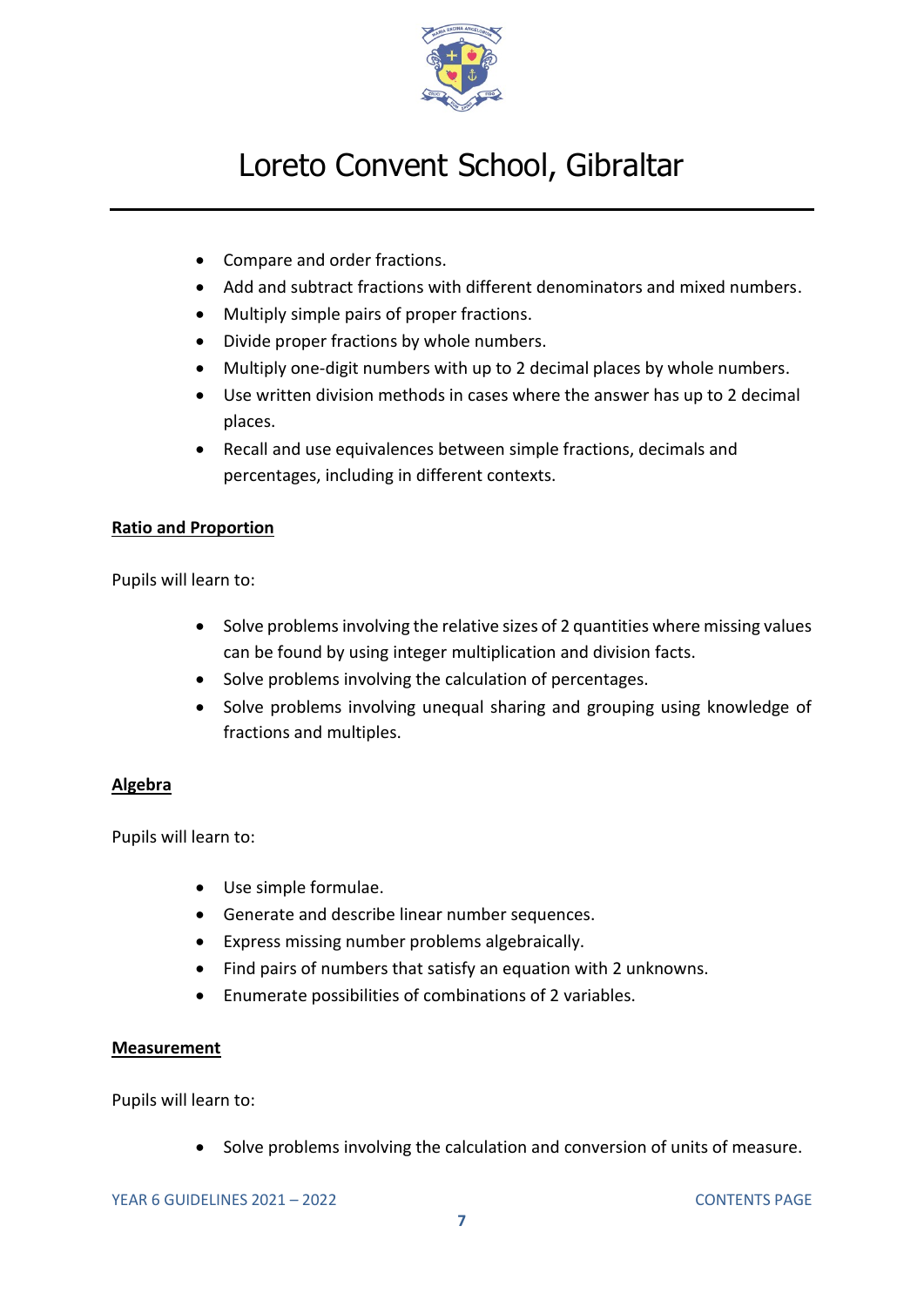

- Use, read, write and convert between standard units, converting measurements of length, mass, volume and time.
- Recognise that shapes with the same areas can have different perimeters and vice versa.
- Recognise when it is possible to use formulae for area and volume of shapes.
- Calculate the area of parallelograms and triangles.
- Calculate, estimate and compare volume of cubes and cuboids using standard units.

### **Geometry [Shape/Position/Direction]**

Pupils will learn to:

- Draw 2-D shapes using given dimensions and angles.
- Recognise, describe and build simple 3-D shapes, including making nets.
- Compare and classify geometric shapes based on their properties and sizes and find unknown angles in any triangles, quadrilaterals, and regular polygons.
- Illustrate and name parts of circles, including radius, diameter and circumference and know that the diameter is twice the radius.
- Recognise angles where they meet at a point, are on a straight line, or are vertically opposite, and find missing angles.
- Describe positions on the full coordinate grid.
- Draw and translate simple shapes on the coordinate plane, and reflect them in the axes.

### **Statistics**

- Interpret and construct pie charts and line graphs and use these to solve problems.
- Calculate and interpret the mean as an average.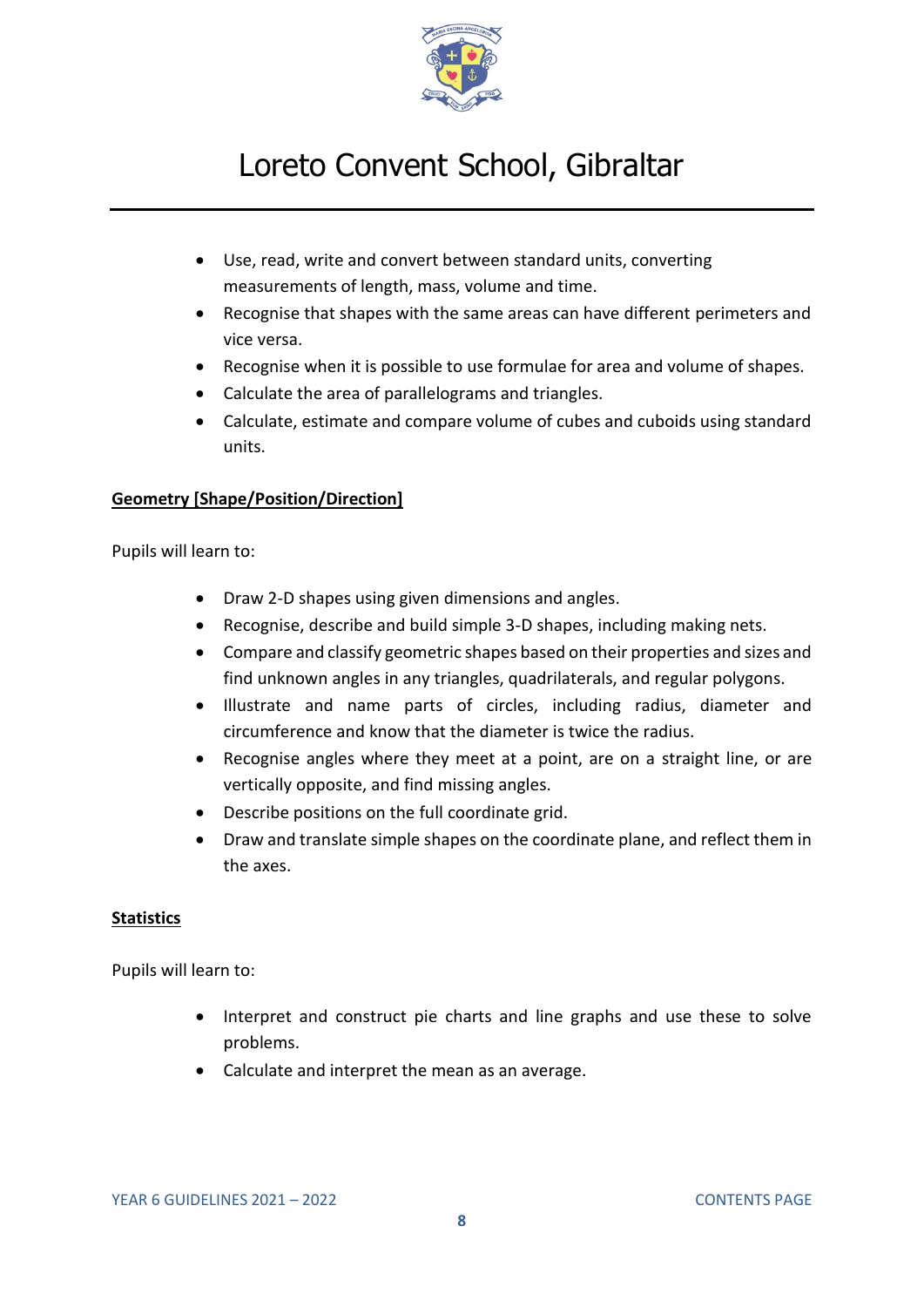

## <span id="page-8-0"></span>**SCIENCE**

### **Living things and their habitats**

Pupils will learn to:

- Describe how living things are classified into broad groups according to common observable characteristics and based on similarities and differences, including microorganisms, plants and animals.
- Give reasons for classifying plants and animals based on specific characteristics.

Pupils will work scientifically by:

• Using classification systems and keys to identify some animals and plants in the immediate environment. They will research unfamiliar animals and plants from a broad range of other habitats and decide where they belong in the classification system.

#### **Animals including humans**

Pupils will learn to:

- Identify and name the main parts of the human circulatory system, and describe the functions of the heart, blood vessels and blood.
- Recognise the impact of diet, exercise, drugs and lifestyle on the way their bodies function.
- Describe the ways in which nutrients and water are transported within animals, including humans.

Pupils will work scientifically by:

• Exploring the work of scientists and scientific research about the relationship between diet, exercise, drugs, lifestyle and health.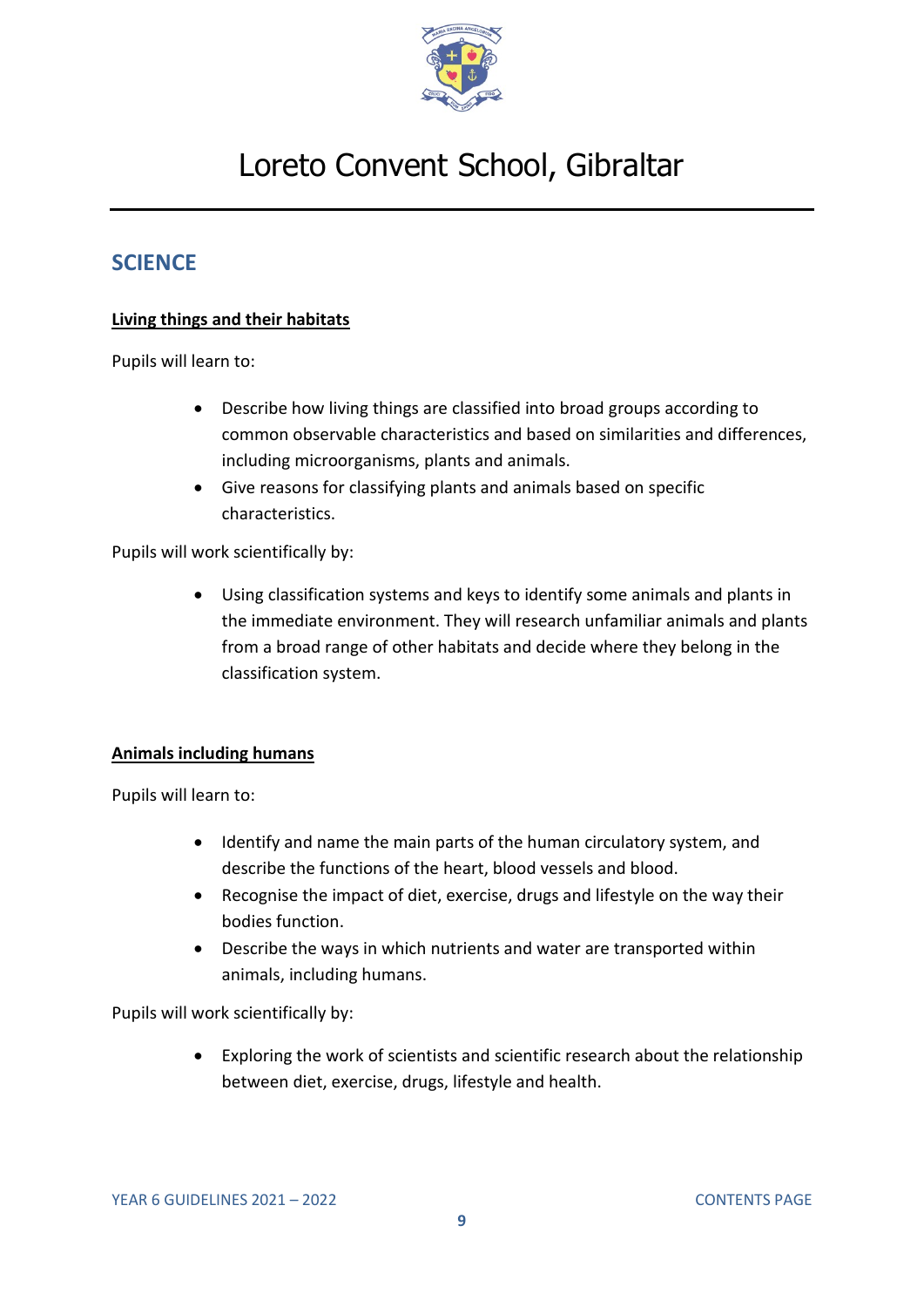

### **Evolution and inheritance**

Pupils will learn to:

- Recognise that living things have changed over time and that fossils provide information about living things that inhabited the Earth millions of years ago.
- Recognise that living things produce offspring of the same kind, but normally offspring vary and are not identical to their parents.
- Identify how animals and plants are adapted to suit their environment in different ways and that adaptation may lead to evolution.

Pupils will work scientifically by:

- Considering different breeds of dogs, and what happens when, for example, labradors are crossed with poodles.
- Finding out about the work of palaeontologists such as Mary Anning and about how Charles Darwin and Alfred Wallace developed their ideas on evolution.
- Comparing how some living things are adapted to survive in extreme conditions, for example, cactuses, penguins and camels.
- Analysing the advantages and disadvantages of specific adaptations, such as being on two feet rather than four, having a long or a short beak, having gills or lungs, tendrils on climbing plants, brightly coloured and scented flowers.

### **Light**

- Recognise that light appears to travel in straight lines.
- Use the idea that light travels in straight lines to explain that objects are seen because they give out or reflect light into the eye.
- Explain that we see things because light travels from light sources to our eyes or from light sources to objects and then to our eyes.
- Use the idea that light travels in straight lines to explain why shadows have the same shape as the objects that cast them.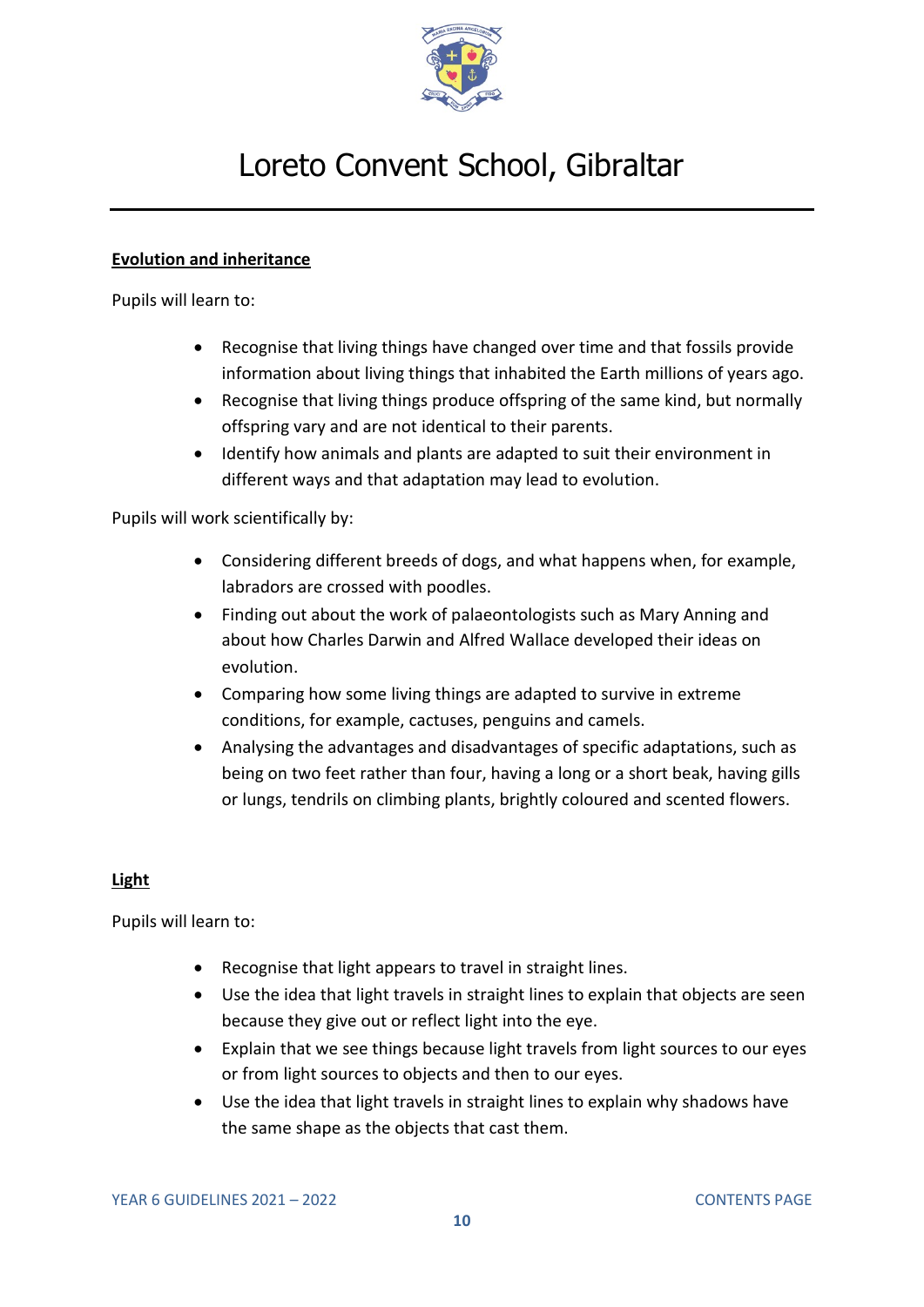

Pupils will work scientifically by:

- Deciding where to place rear-view mirrors on cars.
- Designing and making a periscope and using the idea that light appears to travel in straight lines to explain how it works.

#### **Electricity**

Pupils will learn to:

- Associate the brightness of a lamp or the volume of a buzzer with the number and voltage of cells used in the circuit.
- Compare and give reasons for variations in how components function, including the brightness of bulbs, the loudness of buzzers and the on/off position of switches.
- Use recognised symbols when representing a simple circuit in a diagram.
- Construct simple series circuits, to help them to answer questions about what happens when they try different components, for example, switches, bulbs, buzzers and motors.

Pupils will work scientifically by:

- Systematically identifying the effect of changing one component at a time in a circuit.
- Designing and making a set of traffic lights, a burglar alarm or some other useful circuit.

## <span id="page-10-0"></span>**RELIGION**

Our aim is that children leave Loreto Convent School with a wide range of happy and rich memories in RE formed through interesting and exciting experiences driven through an engaging and comprehensive curriculum. The Religious Education within the school promotes awe, wonder, reverence and spirituality within every pupil. It is based on knowledge and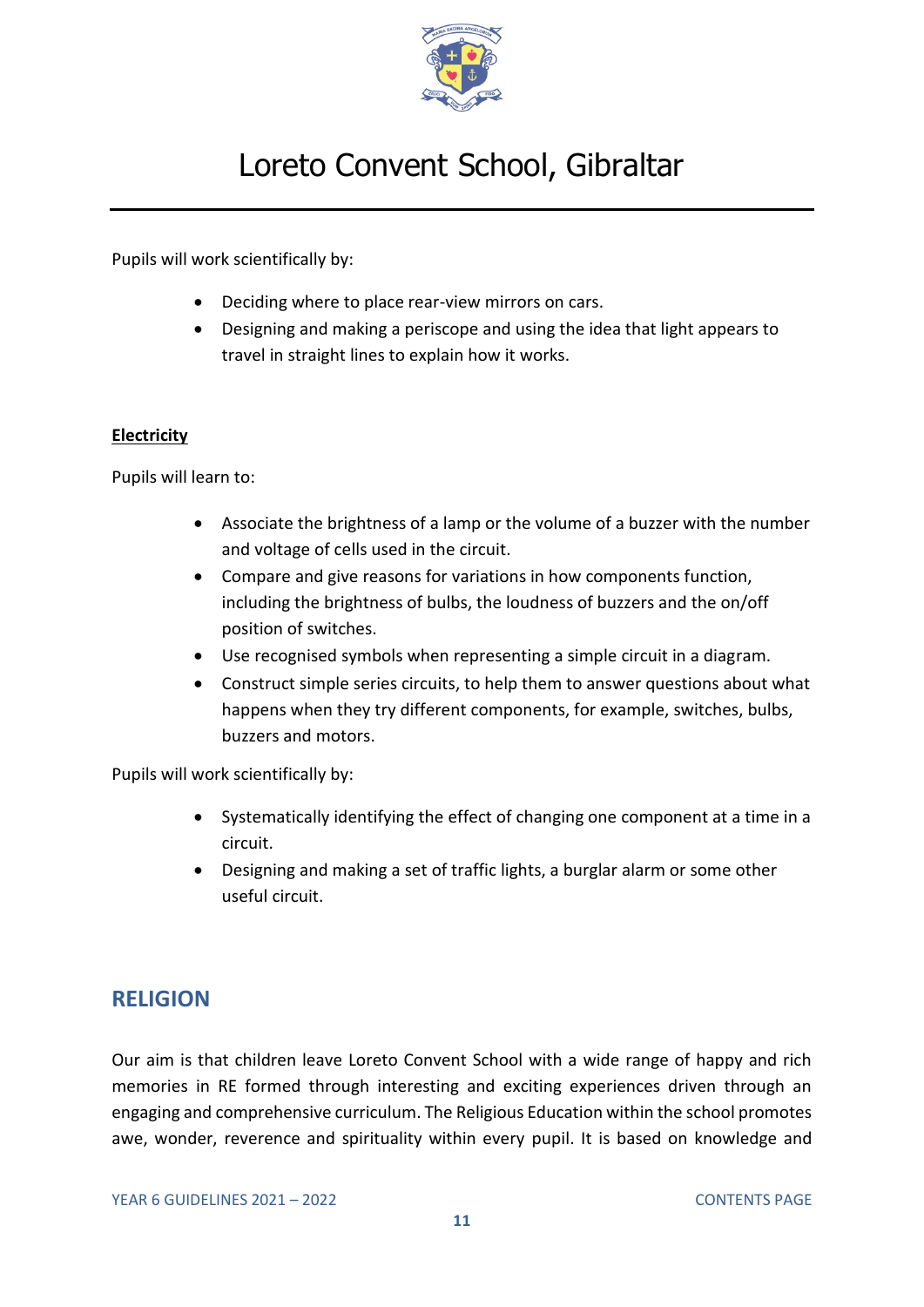

understanding of the Catholic faith, enabling them to develop a living and personal faith in Jesus Christ and allows them to know and love God.

Pupils will develop an awareness of God's presence in their lives and the lives of others, developing the spiritual life of each child through prayer and reflection. Pupils will be prepared for life in a multi faith society by fostering respect for and understanding of rich cultural diversity.

#### **Learning about Religion**

Pupils will gain **knowledge and understanding** of:

- Beliefs, teachings and sources.
- Celebration and ritual.
- Social and moral practices and way of life.

#### **Learning from Religion**

Pupils will develop the ability to **reflect on meaning** by**:**

- Engagement with own and others' beliefs and values, *and*
- Engagement with questions of meaning and purpose.

Pupils in Year 6 follow the scheme 'The Way, the Truth and the Life.

Modules studied:

- 1. The Kingdom of God.
- 2. Justice.
- 3. Exploring the Mass.
- 4. Jesus, the Messiah.
- 5. The Transforming Spirit.
- 6. Called to Serve.

YEAR 6 GUIDELINES 2021 – 2022 [CONTENTS PAGE](#page-0-0)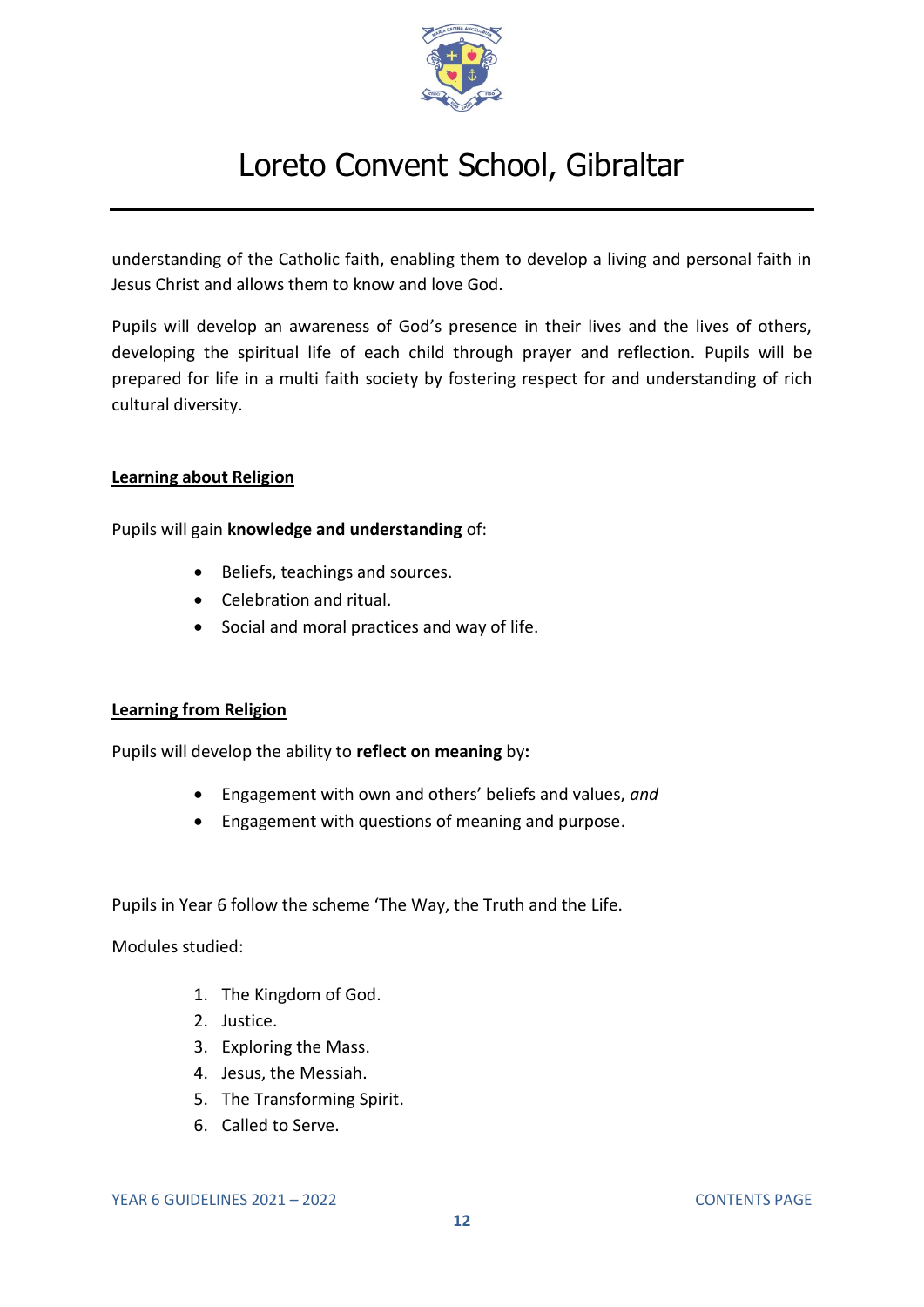

## <span id="page-12-0"></span>**HISTORY**

### **Knowledge and Understanding**

Pupils will:

- Gain a coherent chronological *knowledge and understanding* of Britain's past and that of the wider world.
- Gain and deploy a historically grounded understanding of abstract terms.
- Understand historical concepts such as continuity and change, cause and consequence, similarity, difference and significance.
- Study of an aspect or theme in British history that extends pupils' chronological knowledge beyond 1066 *Victorian Britain.*
- Study a local history *The History of Gibraltar*.

#### **Historical Skills**

Pupils will:

- Develop their *historical skills* to be able to ask perceptive questions, think critically, weigh evidence, sift arguments, and develop perspective and judgement.
- Create their own structured accounts, including written narratives and analyses.
- Understand the methods of historical enquiry, including how evidence is used rigorously to make historical claims, and discern how and why contrasting arguments and interpretations of the past have been constructed.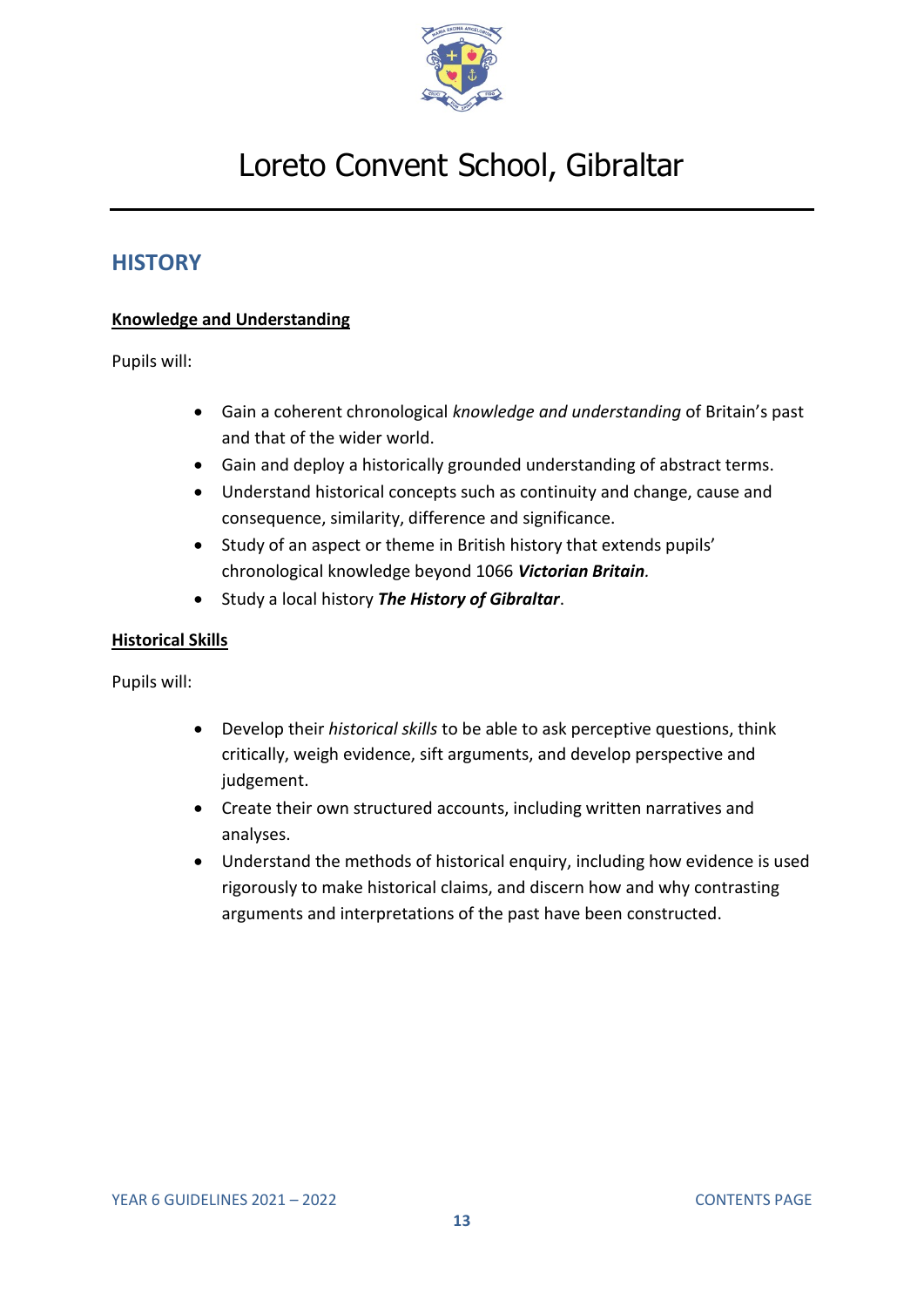

## <span id="page-13-0"></span>**GEOGRAPHY**

### **Knowledge and Understanding**

Pupils will:

- Extend their knowledge and understanding beyond the local area to include the United Kingdom and Europe.
- Name and locate counties and cities of the United Kingdom, geographical regions and their identifying human and physical characteristics, key topographical features and land-use patterns; and understand how some of these aspects have changed over time.
- Understand geographical similarities and differences through the study of human and physical geography of a region of the United Kingdom.
- Describe and understand key aspects of physical geography and human geography.

Topics covered:

- Rivers.
- Mountains.
- Coasts.

### **Geographical Skills**

Pupils will:

- Use maps, atlases, globes and digital/computer mapping to locate countries and describe features studied.
- Use the eight points of a compass, four and six-figure grid references, symbols and key (including the use of Ordnance Survey maps) to build their knowledge of the United Kingdom and the wider world.
- Observe, measure, record and present the human and physical features in the local area using a range of methods, including sketch maps, plans and graphs, and digital technologies.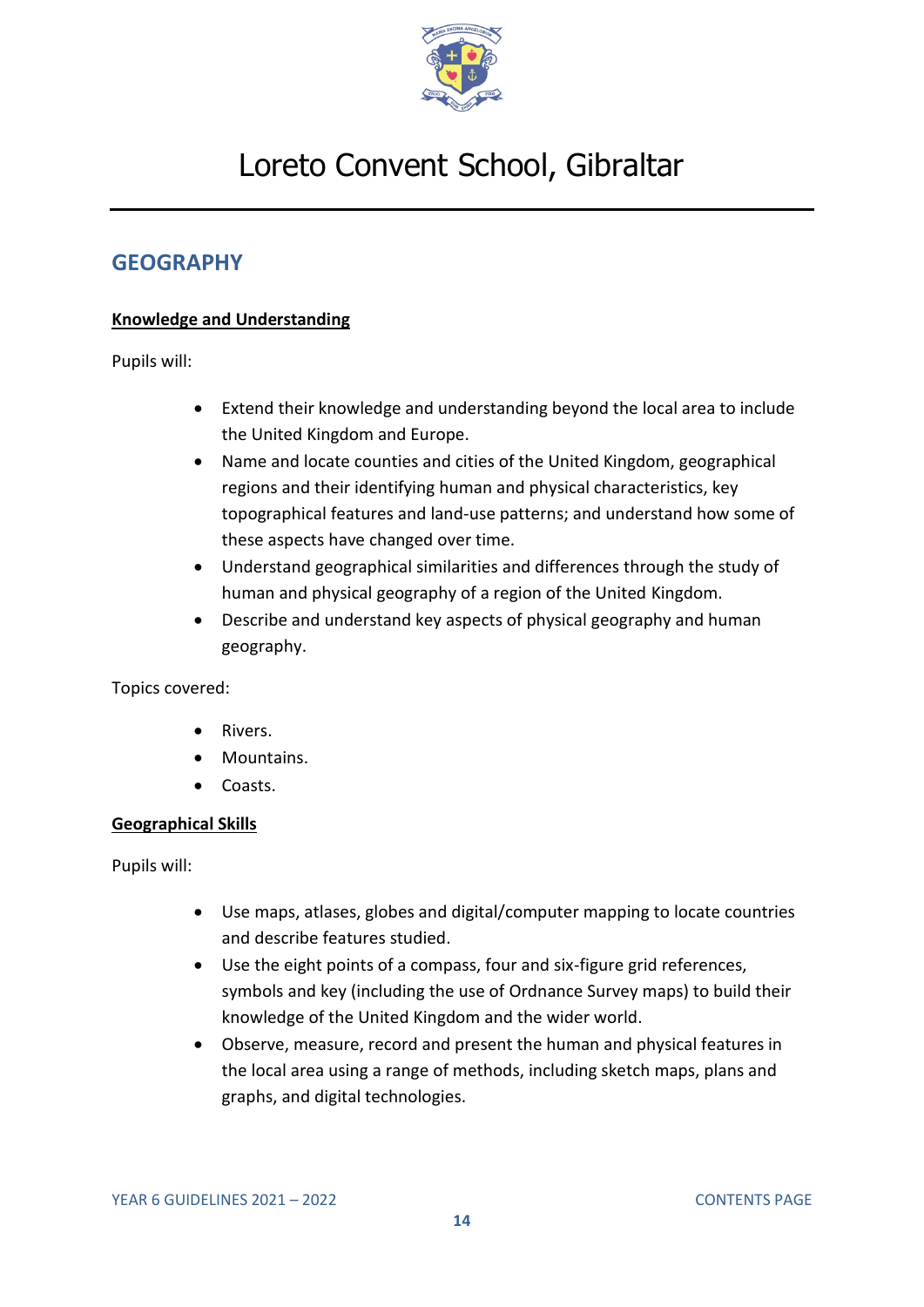

## <span id="page-14-0"></span>**PHYSICAL EDUCATION**

Our high-quality physical education curriculum inspires all pupils to succeed and excel in competitive sport and other physically-demanding activities. It provides opportunities for pupils to become physically confident in a way which supports their health and fitness. We provide opportunities to compete in sport and other activities which help build character and embed values such as fairness and respect.

Pupils in Year 6 will be given the opportunity to apply and develop a broader range of skills, building on from those taught throughout Key Stage 1 and 2. Pupils will also be given further opportunities to compare their performances with previous ones and learn how to improve to achieve their personal best.

Pupils will be covering the following key skills that are continuously built on throughout Key Stage 2:

### **Fundamental movement skills:**

- Pupils will be taught how to run, jump, throw and catch in isolation and in combination across a range of sports [for example basketball, netball, cricket, rounders, gymnastics and athletics].
- Pupils will be given opportunities to develop their flexibility, strength, technique, control and balance across a range of activities [for example gymnastics and athletics].

### **Games skills and basic tactics:**

• Pupils will be taught how to play competitive and modified games [for example, badminton, basketball, cricket, football, hockey, netball and rounders], and learn how to apply basic principles suitable for attacking and defending.

### **Teamwork skills:**

• Pupils will be taught how to communicate, collaborate and compete with and against each other.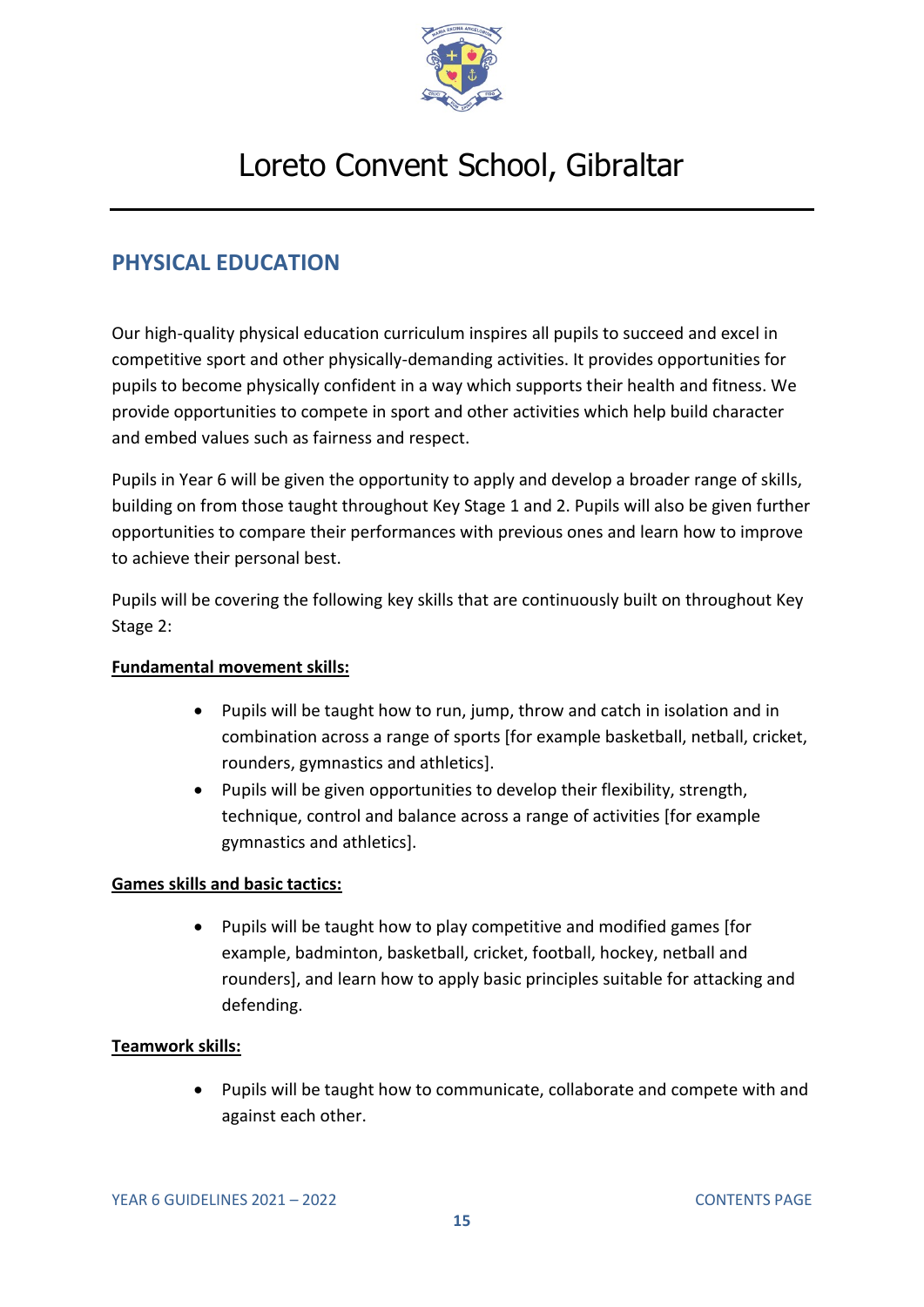

### **Swimming competency:**

• Building on from the skills taught in Year 5, pupils in Year 6 will continue to refine a range of strokes, for example; front crawl, backstroke and breaststroke, in order to swim competently, confidently and proficiently over a distance of 25 metres.

## <span id="page-15-0"></span>**COMPUTING**

Pupils will design, write, and debug programs using block coding that will accomplish specific goals, including controlling or simulating physical systems; solve problems by decomposing them into smaller parts. Those pupils who attend Robotics club will have an enhanced opportunity to develop their coding knowledge.

- Pupils will use sequence, selection, and repetition in programs; work with variables and various forms of input and output.
- Pupils will use logical reasoning to explain how some simple algorithms work and to detect and correct errors in algorithms and programs.

### **Computer Science**

- Pupils will understand computer networks including the internet; how they can provide multiple services, such as the world wide web; and the opportunities they offer or communication and collaboration.
- Pupils will use search technologies effectively, appreciate how results are selected and ranked, and be discerning in evaluating digital content.

### **ICT**

• Pupils will select, use, and combine a variety of software (including internet services) on a range of digital devices to design and create a range of programs, systems and content that accomplish given goals, including collecting, analysing, evaluating and presenting data and information.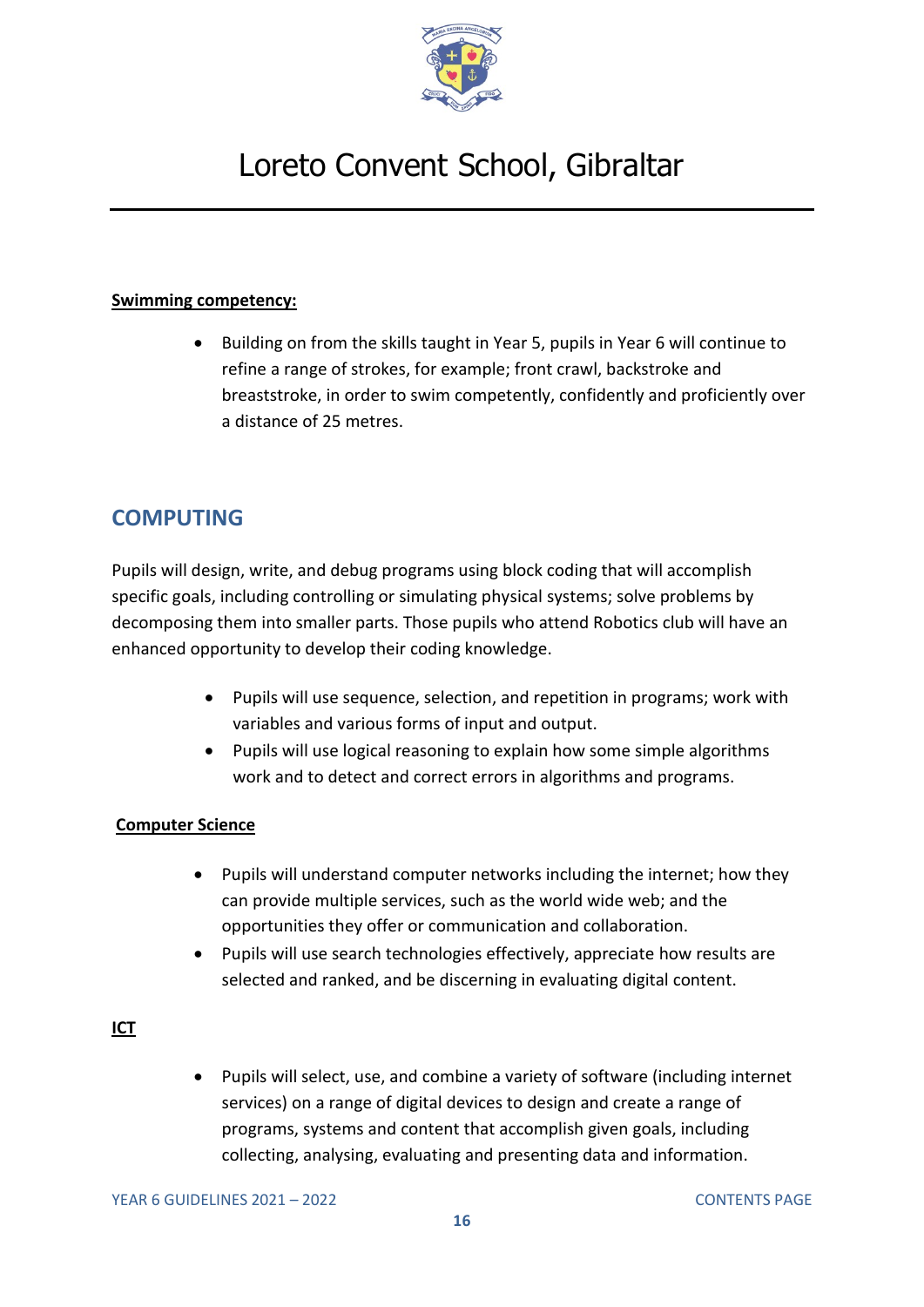

### **Digital Literacy**

• Pupils will be taught how to use technology safely, respectfully, and responsibly; recognise acceptable/unacceptable behaviour; identify a range of ways to report concerns about content and contact.

### <span id="page-16-0"></span>**MUSIC**

#### **Listening**

The teaching of music is enriched by developing pupils' shared knowledge and understanding of the stories, origins, traditions, history and social context of the music they are listening to, singing and playing.

#### **Singing**

Pupils will learn to:

- Sing a broad range of songs, including those that involve syncopated rhythms, as part of a choir, with a sense of ensemble and performance. This should include observing rhythm, phrasing, accurate pitching and appropriate style.
- Continue to sing three- and four-part rounds.

#### **Improvising & Composing**

- Create music with multiple sections that include repetition and contrast.
- Extend improvised melodies beyond 8 beats.
- Plan and compose an 8- or 16-beat melodic phrase using the pentatonic scale. Play and notate this melody.
- Compose melodies made from pairs of phrases.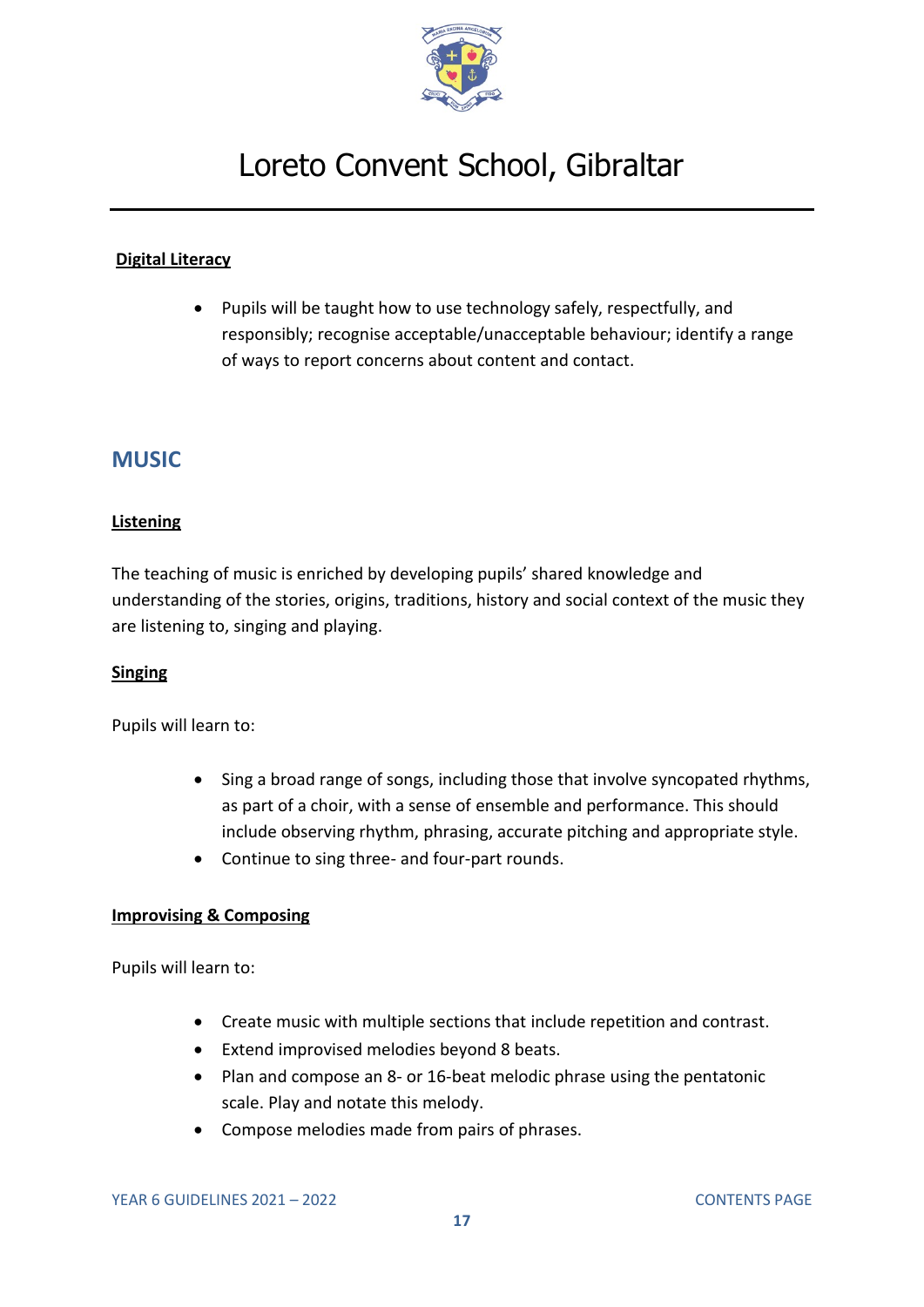

- Either of these melodies can be enhanced with rhythmic or chordal accompaniment.
- Compose a ternary piece.

### **Performing**

Pupils will learn to:

- Play a melody following staff notation written on one stave and using notes within an octave range. Make decisions about dynamic range.
- Accompany this same melody.
- Engage with others through ensemble playing.

#### **Reading notation**

- Further understand the differences between semibreves, minims, crotchets, quavers and semiquavers, and their equivalent rests.
- Further develop the skills to read and perform pitch notation within an octave.
- Read and play confidently from rhythm notation cards.
- Read and play from notation a four-bar phrase, confidently identifying note names and durations.